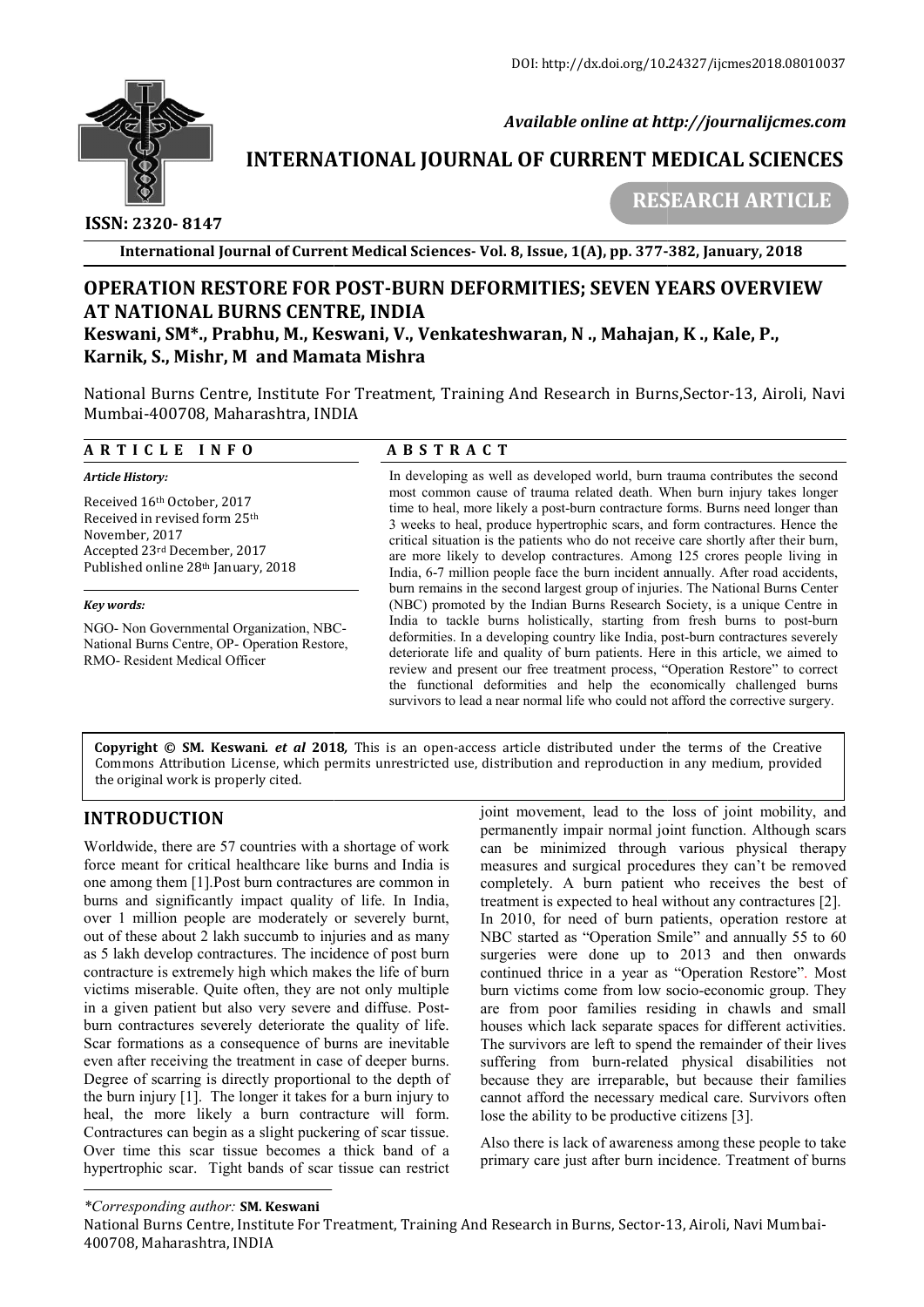in a hospital is very costly - beyond the reach of the underprivileged. Even if the victim's life is saved, disfigurement or crippling disabilities follow in most cases making their life miserable. In many patients who suffer deformities, it makes them jobless and even day-to-day living becomes difficult. Inferiority complex is developed and such patients are traumatized due to horrifying burn memories. Majority of the crippling burns cases in India are young housewives where the quality of life is affected severely. Hence there is a crying need to develop free-ofcost surgical camps in order to correct the functional deformities of economically challenged burn survivors to help them lead a near normal life.

To overcome the problem of post burn contractures in non-affordable patients, National Burns Centre (NBC) has been organizing a free-of-cost surgical camp called "*operation restore*". It is a free–of-cost surgical camp to correct the functional deformities and help the economically challenged burn survivors who could not afford the corrective surgery to lead a near normal life. This article reviews the historical aspects, organization, difficulties and success of Operation Restore camp since last 6 years.

#### *History of Operation Restore*

To create a protected environment for conducting a surgery for post-burn contractures, in India, National Burns Centre gave the assurance to carryout operations in free of cost. Operation Restore was first started in 2011 by Rotary club of Deonar with the help of the Operation SMILE team (USA based NGO). Initially, the SMILE team consisted of medical experts coming from different parts of the world and these camps were referred to as "Operation Smile". For first two years, three camps were successfully organized with the SMILE team at National Burns Centre (NBC). About 60 patients in each camp were treated over a period of one week. The specialist surgeons and medical experts at NBC and that of SMILE team worked together as a result of which about 180 very complex and challenging surgeries had been successfully carried out back then. Both the NBC and the SMILE team exchanged knowledge and refined their skills and techniques.

Subsequent 12 camps were organized by Rotary District 3140 with National Burn Centre (NBC) and these camps are the "Operation Restore" camps. Since 2013, twelve "Operation Restore" camps were organized at National Burns Centre and total 419 patients operated for better post-surgical treatment. Each year 3 camps are organized and the methodology for contracture release has been modified by experts. In each of these camps, about 30 patients were operated upon over a span of two days. More than 15 Rotary clubs have joined Operation Restore for providing financial assistance. After the 3rd camp (Operation Smile), the methodology was modified. In recent years, 3 camps are organized in a year instead of one camp, keeping in mind the workload at NBC and also to ascertain better post-surgical treatment and follow-up. A total of 418 patients operated in 15 Operation restore camps till2016. Average number of patients operated each year through this camp is 50-60.

#### *Objective*

Even if the burn victim's life is saved, disfigurement or crippling disabilities follow in most cases making their life miserable. In many patients who suffer deformities, it makes them jobless and even day-to-day living becomes difficult. Inferiority complex is developed and such patients are traumatized due to horrifying burn memories. Majority of the crippling burns cases in India are young housewives where the quality of life is affected severely. Hence the need of such free surgeries. The main objective of the Operation Restore camp is to correct the functional deformities and help the economically challenged burns survivors to lead a near normal life who could not afford the corrective surgery. The other objectives of operation restore are to develop basic awareness regarding "Burns & First AIDS in Burns", providing counseling, rehabilitation and follow up.

**Table 1** (Age of Patients)

| Age Groups (in year) | No of cases | Percentage (%) |
|----------------------|-------------|----------------|
| <10                  | 24          | 11.4           |
| $11 - 20$            | 28          | 21.8           |
| $21 - 30$            | 75          | 34.1           |
| $31-40$              | 54          | 24.5           |
| $41 - 50$            | 12          | 5.5            |
| Above 50             |             | 28             |

**Table 2** (cause of Burns)

| <b>Types of Burns</b> | <b>Number of cases</b> | Percentage (%) |
|-----------------------|------------------------|----------------|
| Flame                 | 118                    | 85             |
| Scald                 | 15                     |                |
| Electrical            |                        |                |
| Chemical              |                        |                |

#### *Organization***: (Of Operation Restore Camp)**

Operation restore camp is organized at National Burns Centre hospital. NBC provides the hospital space, operation theaters, surgical instruments, operative machineries, hospital wards, surgeons, doctors, nurses, and paramedic staff. It also manages the post-operative care and rehabilitation of the patients. Preparation for the camp starts months in advance. There are weekly brain storming sessions between Rotary Club members & National Burns Centre members. All possible modes of communication are used to reach out to the prospective patients.

*Awareness* **–** As *Mary Rose McGeady* told, there is no greater joy nor greater reward than to make a fundamental difference in someone's life. At NBC, the department of social work is an essential part of Burns Prevention & awareness and each person shows that "How wonderful it is that nobody need wait a single moment to improve the world The team of social workers plays an important role in creating awareness about free surgical camps for postburns among general public and children in schools, colleges and communities. Rotary club members and NBC reach out to the potential patients via mass communication approaches like Digital media: FM, TV cable channel, WhatsApp, Facebook, Twitter, Gupshup SMS, etc. Print Media is also instrumental in creating awareness through Press, Pamphlets, Posters at hospitals, religious places of worship, banners at Bus stands, railway stations, Rotary Clubs, Govt. Medical colleges Plastic Surgery Depts., etc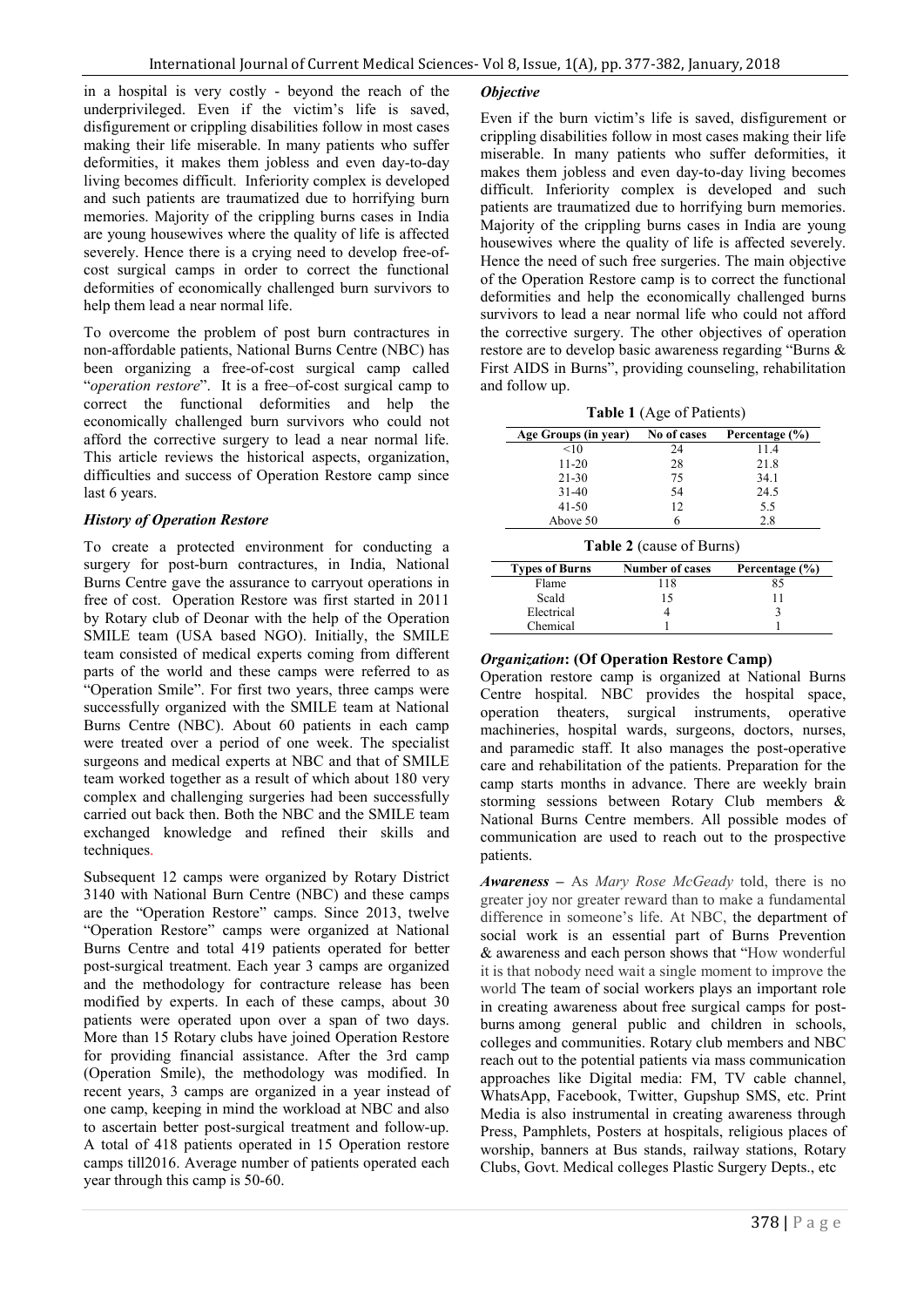#### *Meetings and Assessment*

Preparation for the camp starts months in advance and there happens a weekly brain storming sessions between Rotary Club members & NBC members. All possible modes of communication is used to reach out to the prospective patients. Various meetings are conducted with rotary club members, team of social workers at NBC and other members who play a crucial role in operation restore camp assessment of the potential candidates is done by a screening process which is conducted by the medical team along with the social workers at NBC. Financial status of the patients is understood along with their case history. The camp procedure is explained to the patients and their relatives. Patients having functional deformities and those who require corrective surgeries for the same are selected and are surgically treated to correct functional deformities and contractures, reducing the patients' disabilities and improving their quality of life. Complete treatment including pre-operative screening, corrective surgery, and post-operative care are provided absolutely free of cost for poor patients.

*Pre-camp screening*: Patients are screened at NBC based on the socio-economic status data provided by Social workers. Normal examination followed by investigation of the patients is done by a team of medical professionals. Patients are instructed regarding admission, hospitalization, Post-Op care etc.

*Logistics*- Medical and non-medical supporting staff are indispensable to the success of the camp. All the materials and instruments required for the camp are arranged prior to the start of the camp. Lodging and food for medical professionals is arranged for two days of the camp.

*Surgery & Post-operation care* - Experienced Plastic surgeons from all over India are invited to conduct the post-burn contracture release surgeries. Most of the surgeries were conducted for upper extremity release such as hand contracture release, axillary, elbow, wrist and web contracture. In restoring the functional aspects of burnt limbs and total functional rehabilitation of burn survivors to near normal level, Physiotherapy department plays an integral role. Post-operative care of the camp patients is taken by physiotherapists, nurses and RMOs of National Burns Centre. It includes regular dressing, pain management, addressing sleep related issues if any, physiotherapy (In-house or on OPD basis), Post-op Splinting, Serial Splinting, ROM exercises and stretching exercises followed by counseling of individual patients.

#### *Team Members of the camp*

The burn deformity surgeries are conducted by a specialized team of doctors including surgeons, anesthesiologists and nurses having extensive experience in the field. Plastic surgeons from all over India are invited for performing contracture release surgeries of operation restore patients. Anesthesiologists play critical role during surgery. Physiotherapy is a key component to successful contracture release and should be started soon after the operation is performed. The main goal of the physiotherapist should be to maintain the length gained by surgery Clinical psychologist and psychiatrist are required to understand the mental condition of individual patients

and cooperate in fast recovery. Nursing staffs takes utmost care of patients and help in better healing of wounds and the average numbers are represented in Table-3

| <b>Table 3</b> Team of Operation restores surgery camp |  |
|--------------------------------------------------------|--|
| comprised of the following personnel                   |  |

|                             | ິ                     |
|-----------------------------|-----------------------|
| <b>Team Members</b>         | <b>Average Number</b> |
| <b>Plastic Surgeons</b>     |                       |
| Anaesthesiologists          |                       |
| Nursing Staff               | 20                    |
| Physiotherapists            |                       |
| Clinical Psychologists      |                       |
| Psychatrist                 |                       |
| Rotary and Rotaract members | 25                    |
| Volunteers                  | 10                    |
| Total                       | 75                    |
|                             |                       |

#### *Types of Contracture release surgery*

Patients from all over India with different types of postburn contractures come for surgeries. Different types of surgeries are performed to release various contractures occurred as a consequence of post burn in the underprivileged patients. These include hand, axillary, neck region, web space, facial and lip ectropion. Most of the patients operated in Operation Restore camps from 2013-2015 had elbow; wrist and axillary contracture followed by hand and finger contracture (Table 3). Significant number of the patients has had severe neck contractures. Post burn neck contractures not only affect the movements of the neck, but also can affect the function of the lower face as well as result in possible tracheal alteration and distortion of the cervical spine [7]. Neck contracture and deformities as consequences of burns pose one of the greatest challenges to plastic surgeons in reconstructive surgery [3]. Hands and face are involved in most major burns. The ultimate quality of life of a survivor depends on the condition of his hands and the face [6].

Many of the women burn survivors who have been victims of acid attacks, domestic atrocities or survivors who have attempted suicide show instances of eye and lip ectropion. These contractures affect the patient significantly causing both functional limitations and esthetic disfigurements [4]. The objectives of surgical intervention are releasing the scar, restoring cervical movements, appearance and natural profile and avoiding recurrence of contracture. [7].Despite advances in the overall management of burn injuries, post burn deformities still occur and are the most common cause of skin contractures in the hand [5]. Axillary and web space contractures of the hands and fingers respectively are also common in case of burn victims. Such deformities restrict daily activities and working abilities of patients. Popliteal contractures hamper the ability of the patients to walk and thus create hindrance to earn livelihood if the victim is a breadwinner of the family.

The release of such complicated contractures is brought about by skilled plastic surgeons. Outcomes of the surgeries have been satisfactory with maximum patients regaining the normal or near normal functioning of the deformed parts (Fig-9, Fig-10 and Fig-11). It is a boon for the poor patients who are unable to bear the cost of surgery. Thus aim with which Operation Restore Camp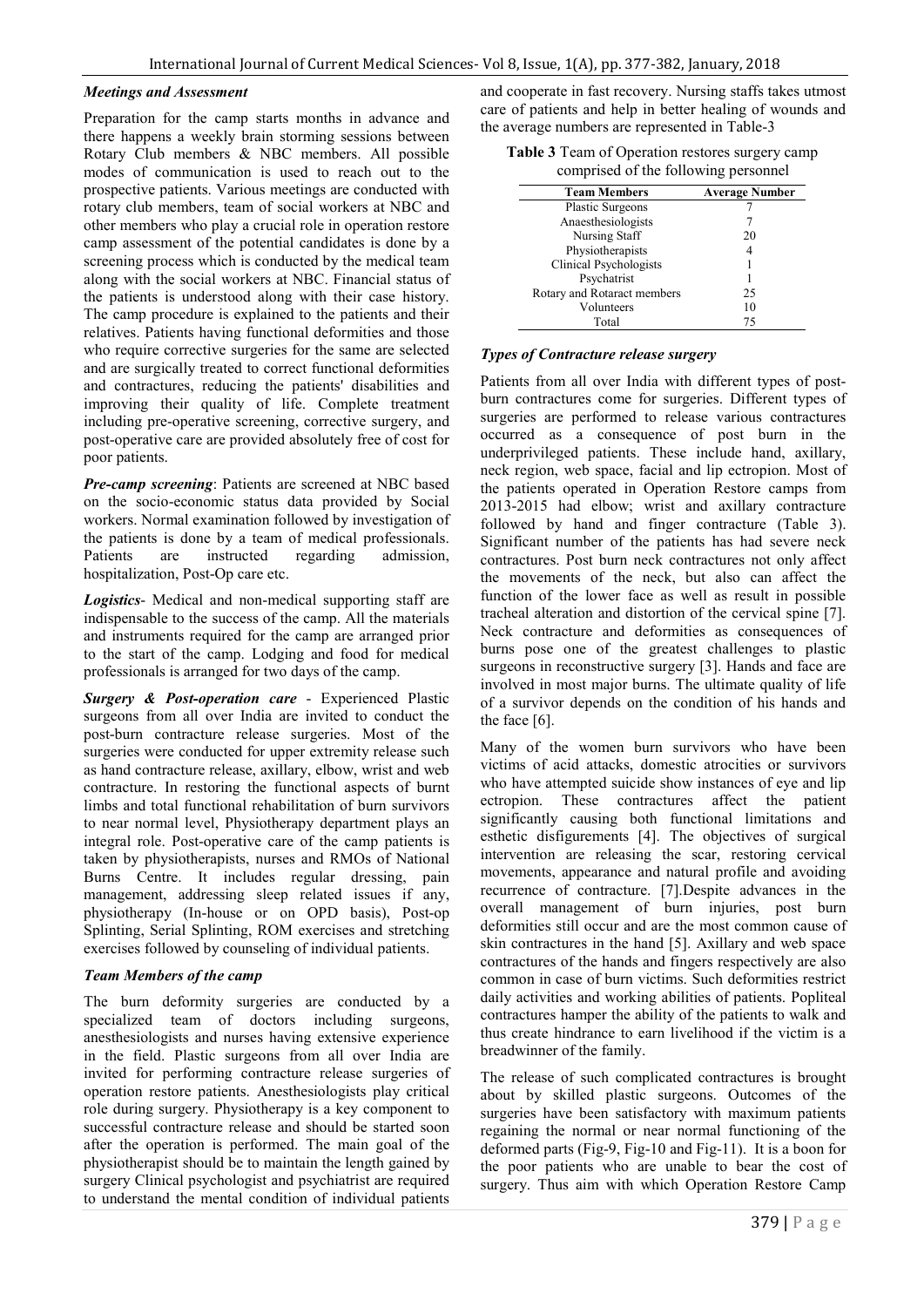was started is getting fulfilled making these patients capable of earning their daily bread over last 6 years.

**Table 4** Type of surgeries done in Operation Restore camps from 2013-2016

| <b>Types of Contracture</b> | <b>Number of patients</b> |
|-----------------------------|---------------------------|
| Hand / Finger               | 145                       |
| Axillary                    | 50                        |
| Leg                         | 11                        |
| Neck                        | 79                        |
| Facial                      | 19                        |
| Total                       | 293                       |

### *Role of Rotary*

Rotary club member's help in reaching out to the prospective patients. Rotary bring patients to the surgery camp and they encourage patients with ethical standards, advance goodwill and provide peace around the camp. Rotary help in getting patients and they help in logistic of patients. Rotary sponsors the cost of surgery and helps in awareness programs. They also sponsor the costs of the surgeries including consumables and medicine charges. Psychological / mental support to the patients and families is provided by Rotary club members. They play an instrumental role in rehabilitation of the patients (Granting wishes to help in earning a livelihood).Different rotary clubs have joined hands and come forward to actively participate to make the camps a huge success. Rotary is merrily acknowledged as "Service above self" and Rotary members are like blessing bags for burns.

#### *Management of Burn deformities*

There is very high risk of development of deformities, when primary management of burn is compromised. The deformities ranges from Post burn unsightly, hypopigmented, hyper-pigmented and hypertrophic scars to post burn contractures in face, hand, feet, neck etc. Hand deformities are the most common and thereafter face & neck. Once the deformities develop, they need to be managed timely and appropriately. The factors that are considered for management of the deformities include, age, sex, occupation, area of deformity, duration since wound healing etc. decide the time and type of surgical management. Most of these deformities are disabling for the patient as well as matter of great concern for all the family members. Hence these should be managed on priority basis and when it is fit for surgical intervention.

#### *Difficulties and challenges*

One of the most important and difficult aspects of Operation Restore is to create awareness among people for free camp for post burn contracture release. A team of social workers from NBC goes to various government hospitals, public places, slums where posters are displayed stating the date of the camp and the time for pre-screening of the patients. Patients coming from rural areas of different states are unable to communicate as they know only their local language. In that condition it is inconvenient for the clinical psychologists and the doctors to converse with them. At times it is difficult to convince the patients that surgery is indeed free and no money will be taken from them before or after surgery. During prescreening session, if any patient is found medically unfit for the surgery then it becomes rather difficult to make them understand. The plastic surgeons, anesthesiologists and other staffs involved in the surgeries have to be informed well in advance to ensure their availability. Since most of the patients are from low socio-economic background and uneducated, it is quite difficult to impress upon them the need for regular follow up.

#### **DISCUSSION**

In 1986, Dr. MH Keswani said "The challenge of burns in India lies not in the successful treatment of a 100% burn, but in the 100% prevention of all injuries"[9]. As it is not possible yet to gain control over 100% prevention, contractures and hypertrophic scars result in post-burn patients become life suffering. Within six year of time span, a total of 419 patients were managed for treatment in 15 operation camps at NBC from year 2011 to till date and the average patients per year is about 50 to 60 (figure-1). The youngest patient was a baby girl of one and half year old and the oldest patient was 70 year female. Females accounted 66% of patients in our study (shown in Table-1 and Figure 2). Similar observation reported by several studies, where females are almost 60-70 % of total patients (ref-3m, 4m). Majority of the patients are within age group 21-30 as shown in figure-3. In our patients, the highest number of flame burns cases were 118 numbers and the second highest is of scald burns as shown if figure 4A. The pattern of female to male ratios was same in flame burn cases (figure 4B). Very lower numbers of chemical and electric burn patients were in operative restore camp. In some cases patients developed the contracture within a year after post-burn scar and in most cases it takes more than two years (shown in figure-5)



Figure 1- Number of Operation Restore patients per year

**Figure 1** Number of Operation Restore Patients per year



**Figure 2** Number of patients (Sex wise)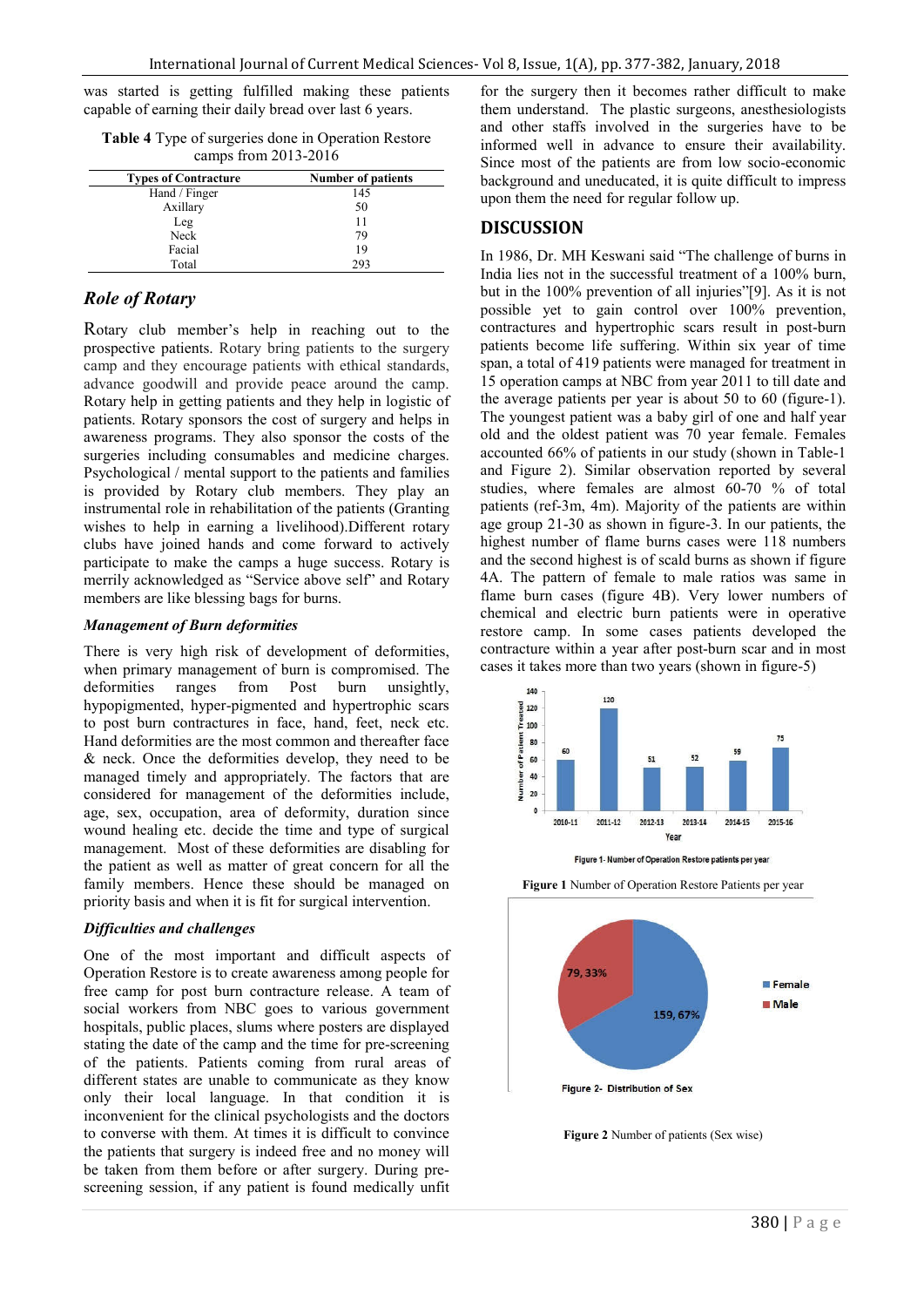

**Figure 3** Number of patients in different age group





Figure 5- Interval between Burns and Contracture Release



**Figure 6** Post Operation hospital stay

Extensive contracture requires the release of scar tissue and skin grafting is a reliable and safety operation. During the contracture resurfacing, most of the patients were given the practical method of resurfacing and STSG grafts used in 95% of our camp patients (shown in figure-6)[10]. The post-operative care was equally important and the patients stayed at hospital for the period of 2 weeks to months (Figure-7).



Figure 7- Method of Resurfacing

**Figure 7** Method of Resurfacing



**Figure 8** Types of contracture release Surgeries



**Figure 9** Contracture release surgery pre-operation and postoperation (A and B) Neck Contracture. (C) Lower Lip contracture release



**Fig-10-A&B--Right elbow and axillary Contracture release** 

**Figure 10** Contracture release surgery of right elbow and axillary contracture pre-operation and post-operation (A & B)